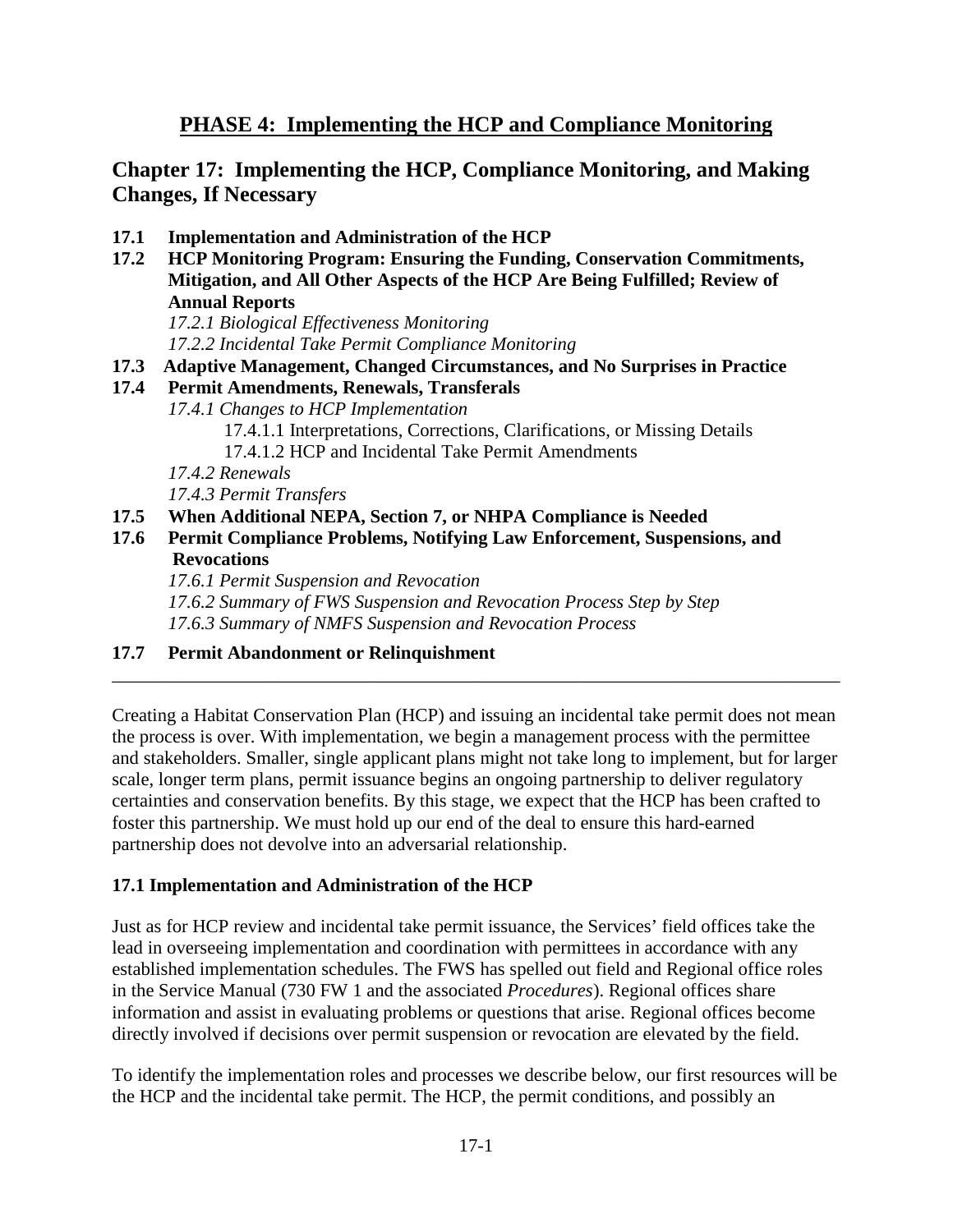implementing agreement, should provide the implementation steps, adaptive management, monitoring, reporting requirements, and scheduled reviews (also see Chapter 10).

In HCPs where land acquisitions take place over time, the HCP should describe opportunities for the Services to review and approve management plans to ensure consistency with its biological goals and objectives. Similarly, as preserved land is added to the HCP, we should also have a role in review and approval of monitoring plans. The need for Services approval of each management or monitoring plan can be scaled in proportion to the size and complexity of the HCP. Larger programmatic plans may establish a "framework resource management plan" that governs individual land acquisitions so that the Services would not need to approve each individual plan.

### **17.2 HCP Monitoring Program: Ensuring the Funding, Conservation Commitments, Mitigation, and All Other Aspects of the HCP Are Being Fulfilled; Review of Annual Reports**

After we issue an incidental take permit, the compliance and implementation monitoring measures built into the HCP and incidental take permit get set into motion. Services' field offices must now keep on top of implementation schedules for the incidental take permits in their assigned work areas.

Compliance monitoring, otherwise known as "implementation monitoring," is integral to the HCP's conservation plan (see Chapter 10.1). Compliance monitoring is a process we use to verify that the permittee or an enrolled landowner is conforming to and correctly implementing the HCP or their site-specific plan, any terms and conditions of the site plan, and the permit.

Who we monitor and coordinate with will vary depending on the incidental take permit structure (see Chapter 3.4). The permittee named on the face of the incidental take permit is responsible for fulfilling the HCP obligations. This may be modified for programmatic plans or if there are co-permittees. In such cases, a lead permittee contact should be specified in the HCP or the permit by their position title.

The purpose of compliance monitoring is not only to identify permittees or other covered individuals who may be incorrectly implementing their plan, but also to:

- identify the activity that may have gone wrong or was incorrectly implemented,
- identify what factors led to the potential non-compliance, and
- find steps to remedy those factors so that non-compliance is less likely to occur in the future.

# *17.2.1 Biological Effectiveness Monitoring*

Effectiveness monitoring provides the evaluation of whether the effects of implementing the HCP's conservation program is consistent with the assumptions and predictions made when the HCP was developed and approved. We use effectiveness monitoring to determine if the permittee(s) are achieving the biological goals and objectives in the HCP.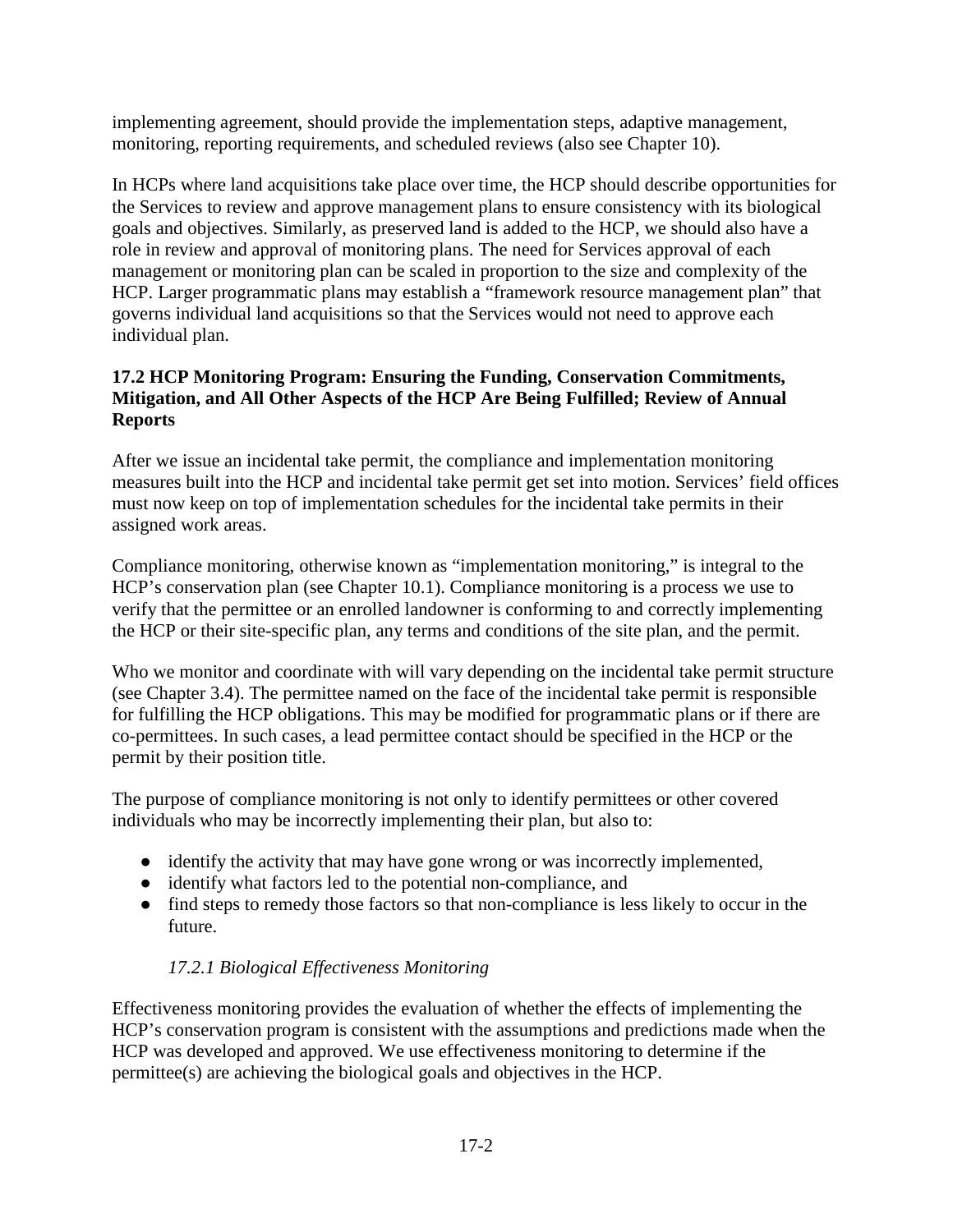To determine if the conservation goals and objectives are being met, review the monitoring outputs (see Chapter 10.4.3). Is the plan meeting expectations? Have any trigger points been tripped that might require action by the permittee? Will we need to implement adaptive measures (see Chapter 10.5) or contingency plans (see Chapter 11.1.5)?

Our monitoring of incidental take permit implementation does not occur in a vacuum. The species and habitats affected by the HCP will be tracked by our species status assessment processes for future recovery planning and project review. Tracking may involve inter-agency review teams for resources, such as wetlands, regulated by other federal and state agencies.

### *17.2.2 Incidental Take Permit Compliance Monitoring*

The Services are responsible for ensuring that the permittee meets the terms and conditions of the incidental take permit and the accompanying HCP (i.e., compliance monitoring). In most cases we will require that the permittee produce an annual report (or a report at some other interval) that documents the status of their HCP and compliance with the associated permit (see Chapter 10.1.3). We must review the annual reports to verify adherence to the terms and conditions of the permit, HCP, and any implementing agreements to ensure incidental take of covered species does not exceed the level authorized under the permit. Levels of take discussed in the report should use the same units as are in the HCP and the permit. This information must also be recorded in the Environmental Conservation Online System (ECOS) or the Tracking and Integrated Logging System (TAILS), as appropriate (see [HCP Handbook Toolbox\)](https://www.fws.gov/endangered/what-we-do/hcp-handbook-toolbox.html#Ch17).

These reports help us determine whether the permittee is properly implementing the terms and conditions of the HCP, its incidental take permit, and any implementing agreement. They provide a principle part of the long-term documentation in the administrative record under the incidental take permit.

In addition to reviewing reports submitted by the permittee, it is important for the Services to make field visits to verify the accuracy of monitoring data submitted. These visits allow us to develop a relationship with the permittee, verify information in annual reports, and assist the permittee as a conservation partner. As highlighted in Chapter 10.4, our compliance monitoring has to be planned ahead of our permit decision. If we fail to maintain a visible oversight, we risk undermining public perceptions and the goodwill of permittees. We must keep up with the work and be able to provide consistent support and fair enforcement.

Once an HCP is completed, field office staff and managers should meet to discuss how they will put the monitoring plan (see Chapter 10.4) into effect. Consider addressing the following to define the approach to monitoring compliance of an HCP:

- 1. Estimate time needed to track plan compliance.
- 2. Assign staff to track compliance.

There are a couple different ways to approach the staffing decision. You can assign:

- a. an intern,
- b. the staff lead who developed the HCP, or
- c. separate staff.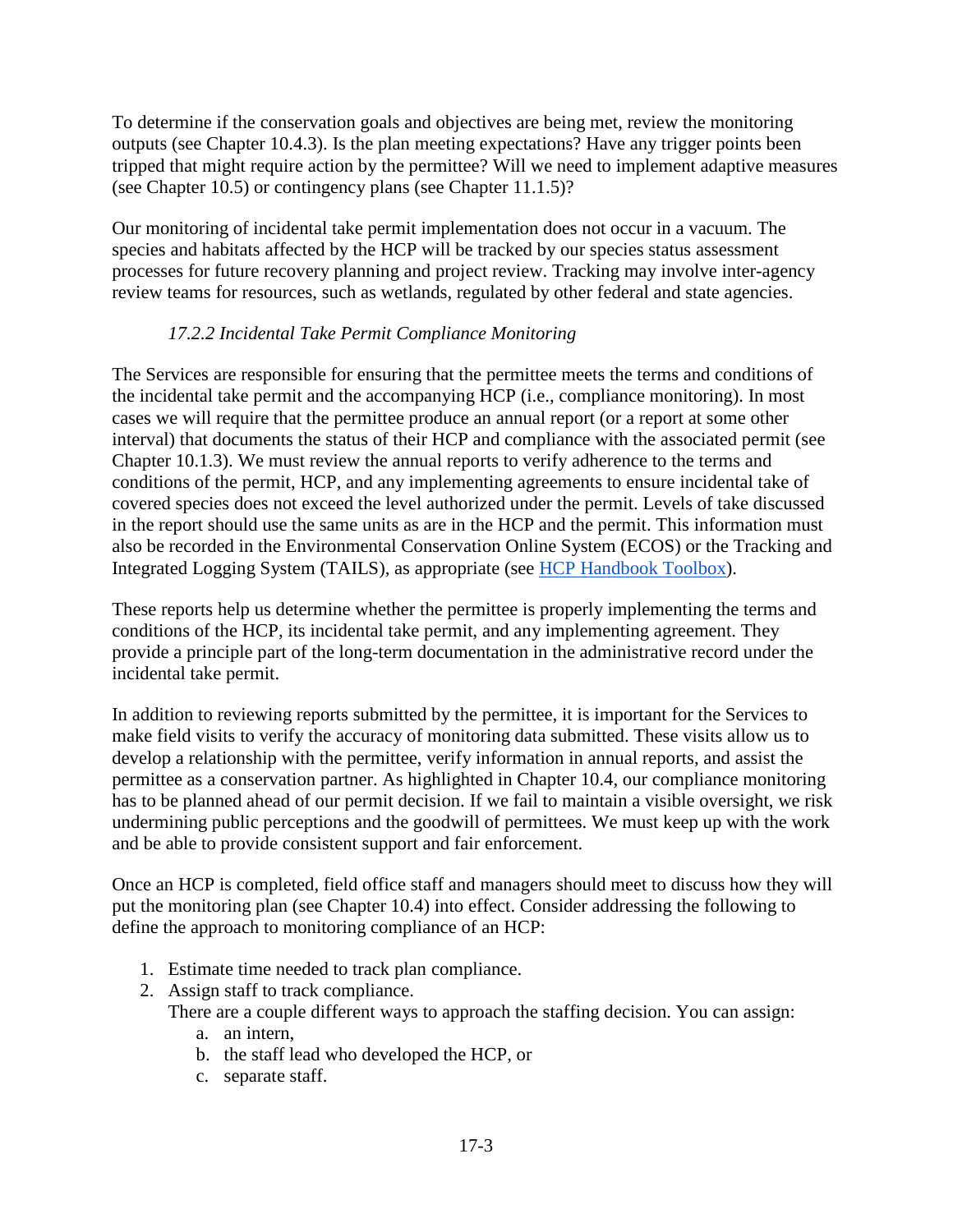- 3. Use existing or develop a tracking tool (e.g., spreadsheet, database, etc.) to keep tabs on plan compliance. Consider tracking the following areas:
	- a. plan commitments
		- i. funding,
		- ii. timing of implementing specific tasks or expending funds, and
		- iii. rough step of conservation and impacts
	- b. conservation and impacts (habitat or individuals impacted),
	- c. species status in the plan area, and
	- d. progress or milestones in achieving goals and objectives.
- 4. Develop a compliance check timeline for when the field office lead needs to evaluate compliance throughout the year.
- 5. Evaluate compliance:
	- a. read annual reports,
	- b. verify annual reports
		- i. field visits,
		- ii. remote sensing or aerial imagery.
- 6. Enter appropriate compliance information into tracking tool (from #3 above).
- 7. For long term permits, periodic check-ins with the permittee may be needed so that we can better track their status. Do they still own the property, or has their ability to implement the plan diminished? See Chapter 17.4.3.

#### **17.3 Adaptive Management, Changed Circumstances, and No Surprises in Practice**

As we describe in Chapters 9.6 and 10.3, adaptive responses to changed circumstances are incorporated into the HCP and become part of the operating conservation program. Adaptive management measures become a permit requirement just as much as any restriction on earthmoving or tree-cutting. Like other aspects of the conservation program, the effectiveness of management actions in reducing the effects of changed circumstances can be improved through implementation of the monitoring and adaptive management programs.

However, there are limits to the changes we can expect from a permittee. No Surprises assurances limit the scope of possible changes to an operating HCP after we issue the permit. No Surprises assurances do not restrict changes to the HCP that result from the plan's adaptive management program or that consist of responses to changed circumstances identified in the plan. Instead, they limit our ability to require measures beyond those provided for in the HCP's operating conservation program if changed circumstances that were not identified in the HCP or unforeseen circumstances occur.

These are the expectations for performance under No Surprises assurances:

- *Changed circumstances provided for in the HCP*: Adaptive measures provided for in the HCP will be implemented by the permittee as specified in the HCP.
- *Changed circumstances not provided for in the HCP*: The Services may suggest adaptive measures, but they are not required without the permittee's consent.
- *Unforeseen circumstances*: Adaptive measures that are outside the scope of the HCP's operating conservation program can be negotiated, but will not be required without the permittee's consent. However, we may require additional measures, if any, limited to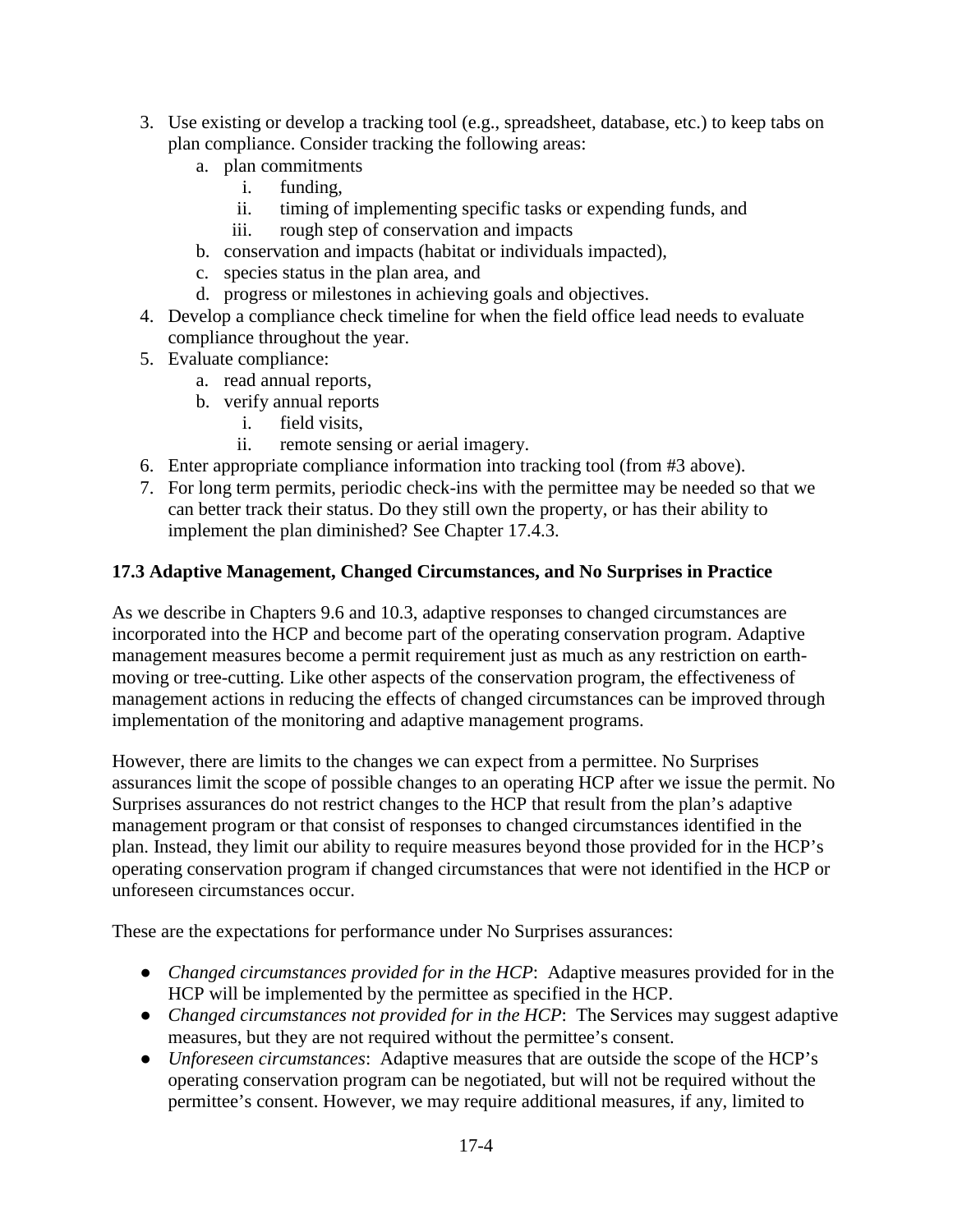modifications within the conserved habitat areas or to the HCP's operating conservation program, and that maintain the original terms of the HCP to the maximum extent possible, if those modifications do not result in the commitment of additional land, water, or financial compensation or additional restrictions on the use of land, water, or other natural resources. The Services must demonstrate that unforeseen circumstances exist.

The adaptive measures or changed circumstances sections of the HCP should have established notice and coordination procedures so that the Services and permittee can each propose changes and reach agreement on how to implement what's needed. There may be scheduled reviews linked to periodic performance reports, or a stakeholder might at any time identify an issue that needs attention from the Services and the permittee.

We must determine whether unforeseen circumstances have occurred, based on the HCP's plan for identifying and addressing changed circumstances (see Chapter 9.6). FWS staff must alert the Regional Director (RD), through the Assistant RD-Ecological Services, to allow the RD at least 10 days to review a finding of unforeseen circumstances before it is finalized (730 FW 1, see [HCP Handbook Toolbox\)](https://www.fws.gov/endangered/what-we-do/hcp-handbook-toolbox.html#Ch17). We will notify the permittee about the need to discuss possible responses and, if there are available responses, whether the permittee is willing to implement them regardless of their No Surprises assurances (see Chapter 9.6.2 through 9.6.4). We can require certain changes that remain within the scope of the HCP's conservation plan if they do not require increased expenditures of funds, lands, or waters than what the permittee previously agreed. Reinitiation of the intra-Service section 7 consultation in response to the unforeseen circumstances can help provide a basis to discuss potential changes with the permittee. We can think of this as redirecting previously agreed-upon strategies as long as the redirection is consistent with the scope of previously established adaptive management provisions. The No Surprises rule does not prevent the permittee from voluntarily taking action or committing additional land, water, and financial resources to help remedy the situation.

We will work with other Federal agencies, the States, and appropriate parties to muster available resources to help respond to the impacts from unforeseen circumstances. To maintain interagency cooperation under section 6 of the Endangered Species Act (ESA), we will use the expertise and solicit information and participation from involved State agencies in all aspects of the HCP planning process, including dealing with unforeseen circumstances.

If continuation of the permit is likely to jeopardize the continued existence of a covered species, and even if the permit is being properly implemented, we may revoke it because of an unforeseen circumstance. This is a last resort that we should only take if all our efforts cannot prevent jeopardy of a covered species. We should do all we can in recruiting other Federal and State agencies, interested parties, and available resources to remedy the situation before taking this step.

#### **17.4 Permit Amendments, Renewals, Transferals**

Many incidental take permits extend for years or decades, so the HCP should give consideration to the potential for changes, renewals, or possible permit transfers. The HCP or incidental take permit should address the possibility for amending the HCP or the permit and cite the statutory and regulatory provisions of ESA sections 7 and 10 and the National Environmental Policy Act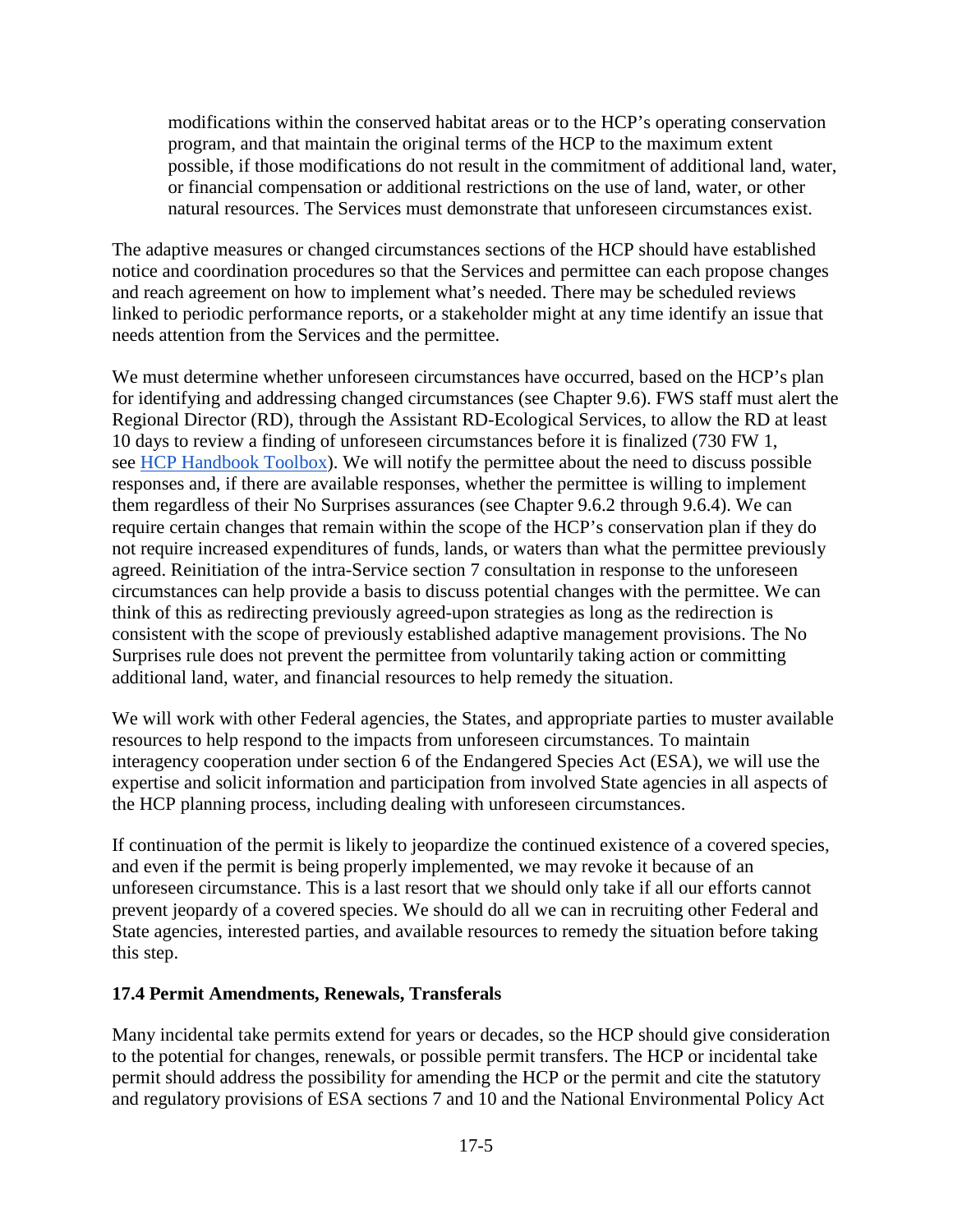(NEPA) that govern changes to operations and documents. Beware of language that develops processes or decisions that exceed the scope of our ESA implementing and permitting regulations.

Any time we sign a new section 10 permit instrument for an amendment, renewal, or transfer, we must satisfy all of the review requirements needed for section 10 permit issuance (see Chapters 13 through 16). As described in Chapter 17.5, we must evaluate whether a permit amendment requires additional public notice, section 7 review, or NEPA analysis. Even if we determine that the original notice and analyses do not require updating, we must note that in our findings for the specific action. An applicant for a permit renewal, amendment, or transfer will also have their record of compliance to consider. We cannot renew, amend, or transfer a permit where there are compliance deficiencies.

## *17.4.1 Changes to HCP Implementation*

Each revision of the HCP, section 7, NEPA, or other documents or processes established under the HCP will not necessarily result in amending the incidental take permit. The need to amend the permit depends on the nature of the HCP changes, how those changes need to be reflected in the permit, and whether they would trigger additional section 7 or NEPA review.

Evaluate requested interpretations or changes to the HCP or permit in relation to the analyses that supported issuance of the current permit:

- Do the proposed changes need to be incorporated into an amended permit?
- Do the proposed changes exceed the scope of what has already been analyzed and advertised to the public?

Any degree of change should be memorialized in the permit's case file. This may be an exchange of correspondence, replacing a faulty document page with a corrected one, or a range of more or less extensive permit amendments.

#### 17.4.1.1 Interpretations, Corrections, Clarifications, or Missing Details

As a permittee begins its project, questions often arise over interpretation of permit and HCP requirements. Sometimes an HCP will need clarification to address small errors, omissions, or language that may be too general or too specific for practical application. It is common for parts of an HCP covering many activities across large landscapes to be general. Where clarifications to the HCP will affect future implementation, the Services and the permittee should memorialize the interpretation in writing and retain them in the administrative record. These clarifications should also be distributed to other affected parties.

#### 17.4.1.2 HCP and Incidental Take Permit Amendments

Changes in implementation of the HCP may require amendments to the HCP, incidental take permit, implementing agreement, or other implementation-related documents. Either party can initiate amendments, but it is up to the Service to decide the level of review needed to satisfy ESA statutory and regulatory requirements.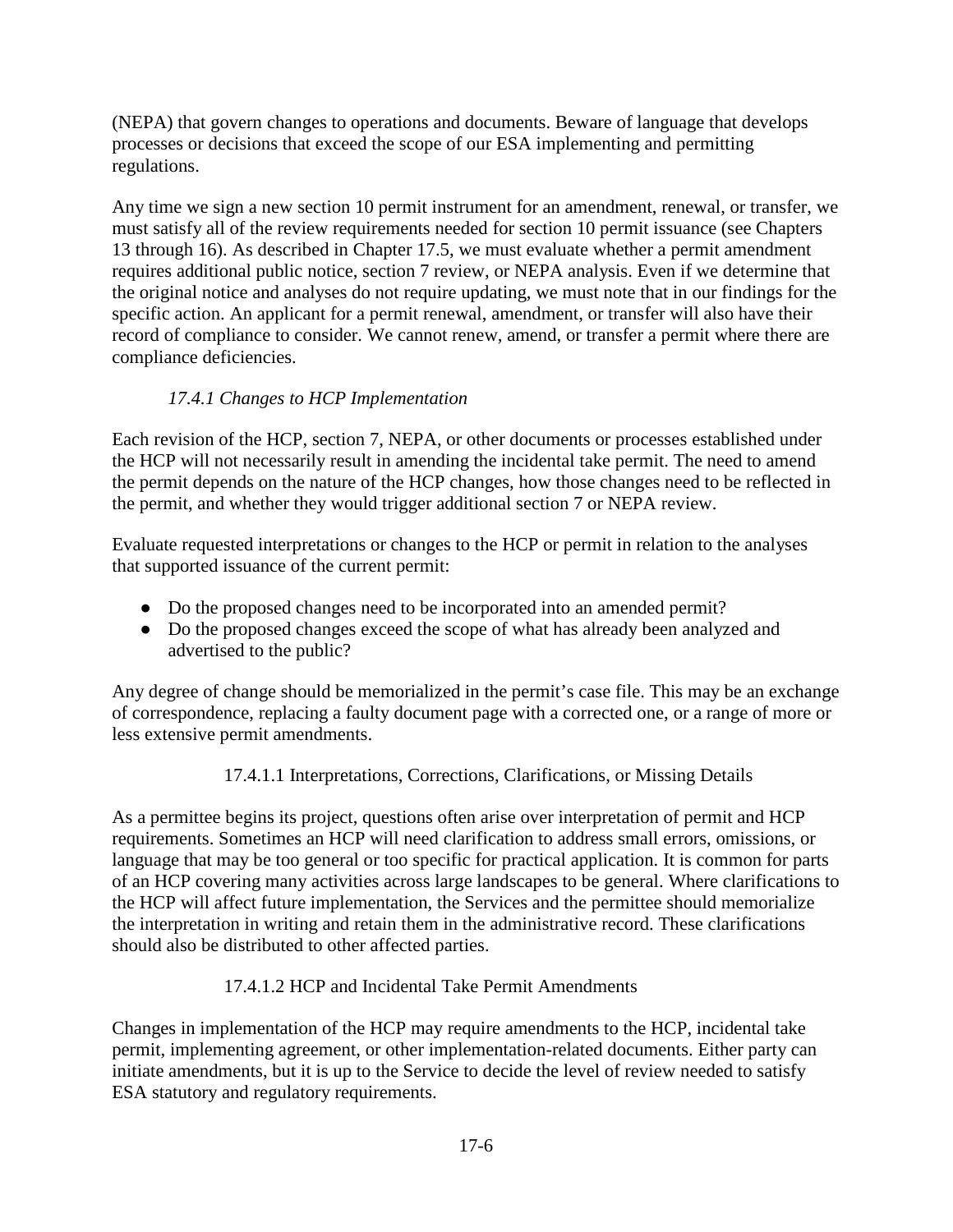Amendments might be approved by an exchange of formal correspondence, addenda to the HCP, revisions to the HCP, or permit amendments. However, as the scale or scope of any amendment increases, it becomes more likely that we will need to publish public notice and amend the NEPA and section 7 analyses.

In general, as we memorialize our decision to amend documents, we will specify the old text, proposed new text, the reason for the change, intended effects, and justification for the modification. Except for a permit amendment, we may not need to reprint the entire affected document. It is important to put the permit number on all formal correspondence and to retain it in the permit file.

We usually will not need to advertise an amended HCP when levels of incidental take do not increase and the activity does not expand in ways not analyzed in the original NEPA or section 7 documents. Changes to an HCP of this level will need to be reflected in an amended permit. The types of activities that require permit amendment, and publication in the *Federal Register* include, but are not limited to:

- addition of new species, either listed or unlisted,
- increased level or different form of take for covered species,
- changes to funding that affect the ability of the permittee to implement the HCP,
- changes to covered activities not previously addressed,
- changes to covered lands, and
- significant changes to the conservation strategy, including changes to the mitigation measures.

If the permit has been written to reference or incorporate HCP provisions, it will minimize the need to amend the permit as it is implemented. Coordination procedures should also have been built into the adaptive management measures of the HCP or the permit so that the permittee and the Services may reach mutual agreement on corrective revisions to make without having to submit a formal amendment request. Some examples of these HCP and permit changes where the take levels and project activities are not substantively altered include:

- correcting insignificant mapping errors,
- slightly modifying avoidance and minimization measures,
- modifying annual reporting protocols,
- making small changes to monitoring protocols,
- making changes to funding sources, and
- changing the names or addresses of responsible officials.

Any permit actions finalized this way must be made public. We can satisfy this requirement by posting all permit actions on field office Web sites, and including any such permit amendments in our routine batch notice of issued permits (see Chapter 16.3).

As noted above, any permit amendment must satisfy section 10 review requirements. As the scale and scope of any amendment increase, other responsibilities may be triggered. If this happens, it's important that we conduct a careful review and internal scoping to ensure all such steps and responsibilities are addressed, such as tribal trust or cultural resource responsibilities.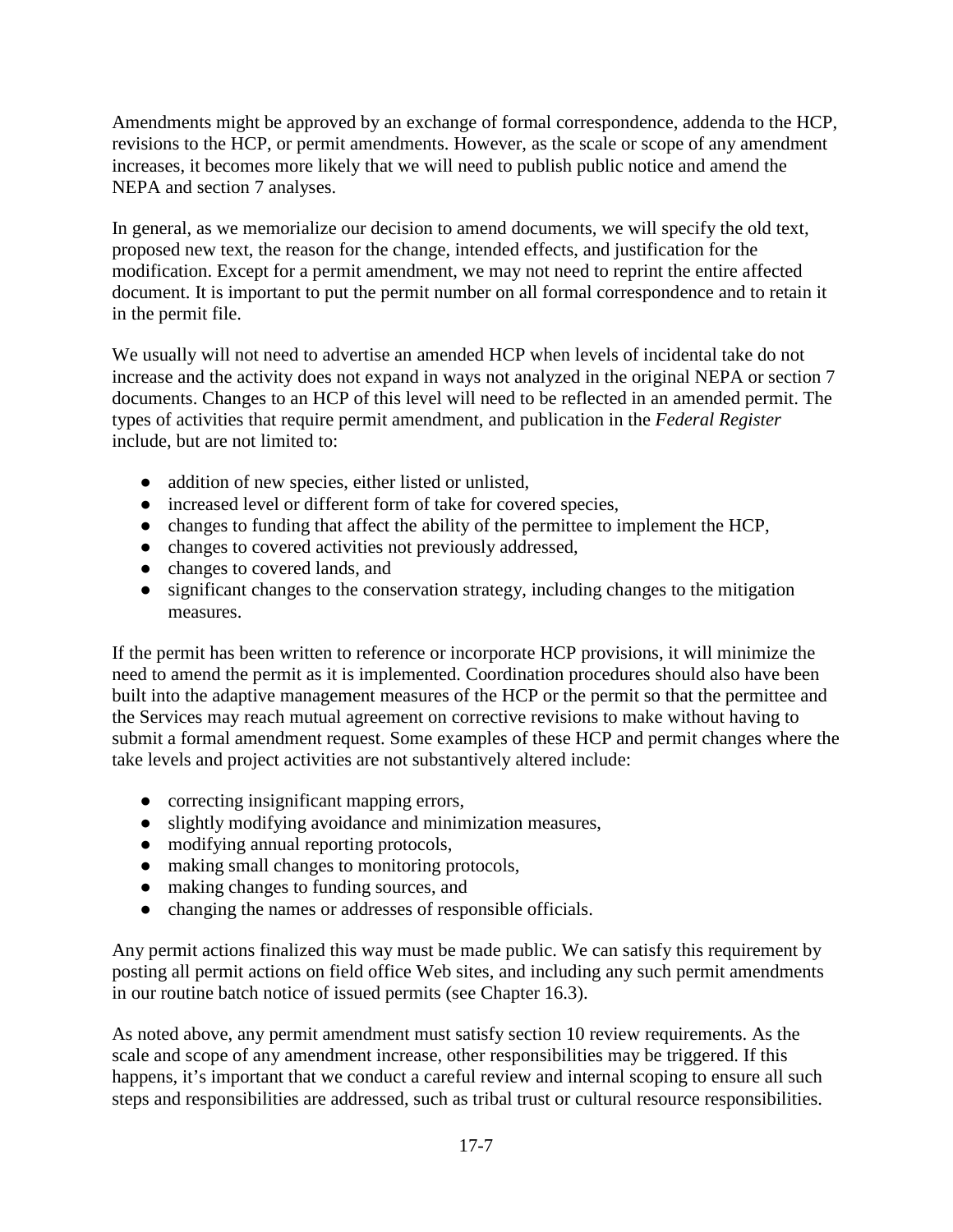#### *17.4.2 Renewals*

Any ESA section 10 permit is eligible to be renewed before the term expires if so stated on the permit. FWS regulations at 50 CFR 13.22 and NMFS regulations at 50 CFR 222.304 allow a permit to remain in effect while we consider a renewal request, but only if the renewal request is received at least 30 days before expiration (see [HCP Handbook Toolbox\)](https://www.fws.gov/endangered/what-we-do/hcp-handbook-toolbox.html#Ch17).

Although it might not be likely that we need to renew large HCPs with terms lasting for decades, renewing incidental take permits is a practical concern. A permittee may not always begin covered activities before their permit nearly expires. In such cases, we should review the HCP to determine if changes are necessary. Revisions depend on how much of the originally covered activity has been completed, whether the mitigation has kept pace with impacts, or possibly if the status of covered species has changed. The effects of climate change, or other factors, may lead us to recommend new species or habitat surveys to identify potential HCP amendments. As we consider renewal requests we will honor No Surprises assurances as much as practicable, but any renewed permit must satisfy applicable statutory and regulatory requirements in force as of the date of the approval of the renewal request. Permit renewals must be advertised in the *Federal Register* before we make our decision, even if there are no revisions.

Permit renewal sometimes offers an opportunity for an adaptive management strategy. We might issue an incidental take permit for a relatively short time period to identify implementation issues. These issues can then be addressed in a renewed permit with a significantly longer term than the original. In this case, revised or entirely new HCP, section 7, and NEPA analyses will likely be needed. If this strategy is employed, we should make this clear in our initial public notice for the original permit action, and the HCP should describe this as well.

#### *17.4.3 Permit Transfers*

Permit transfers usually are the result of an exchange in ownership of the covered lands. The new owner will assume the responsibilities associated with the HCP and will also expect to receive the benefits of the permit. An assumption agreement is a key component of such a transaction. It outlines the roles and responsibilities of all the parties including the Service. The assumption agreement addresses any outstanding obligations and how they will be completed. An assumption agreement, at its simplest, is a joint submittal by the transferor and transferee as prescribed by 50 CFR 13.25 and 50 CFR 222.305, or it can resemble a memorandum of understanding (see [HCP Handbook Toolbox\)](https://www.fws.gov/endangered/what-we-do/hcp-handbook-toolbox.html#Ch17).

A partial permit transfer works the same way, except that only a portion of the HCP responsibilities or permit area will change ownership, generally with the remainder of the HCP continuing under the original permittee. This may get complicated depending on the number of covered species, their distribution in the permit area, and specific concerns for each covered species involved. The original permittee and transferee might not each be responsible for all of the species once the permit and the property are divided. How this division occurs must be addressed in the assumption agreement and in the incidental take permits.

Permit transfer is a distinct action compared to an amendment or renewal. Nevertheless, the administrative process to transfer a permit is effectively the same as for an amendment, but it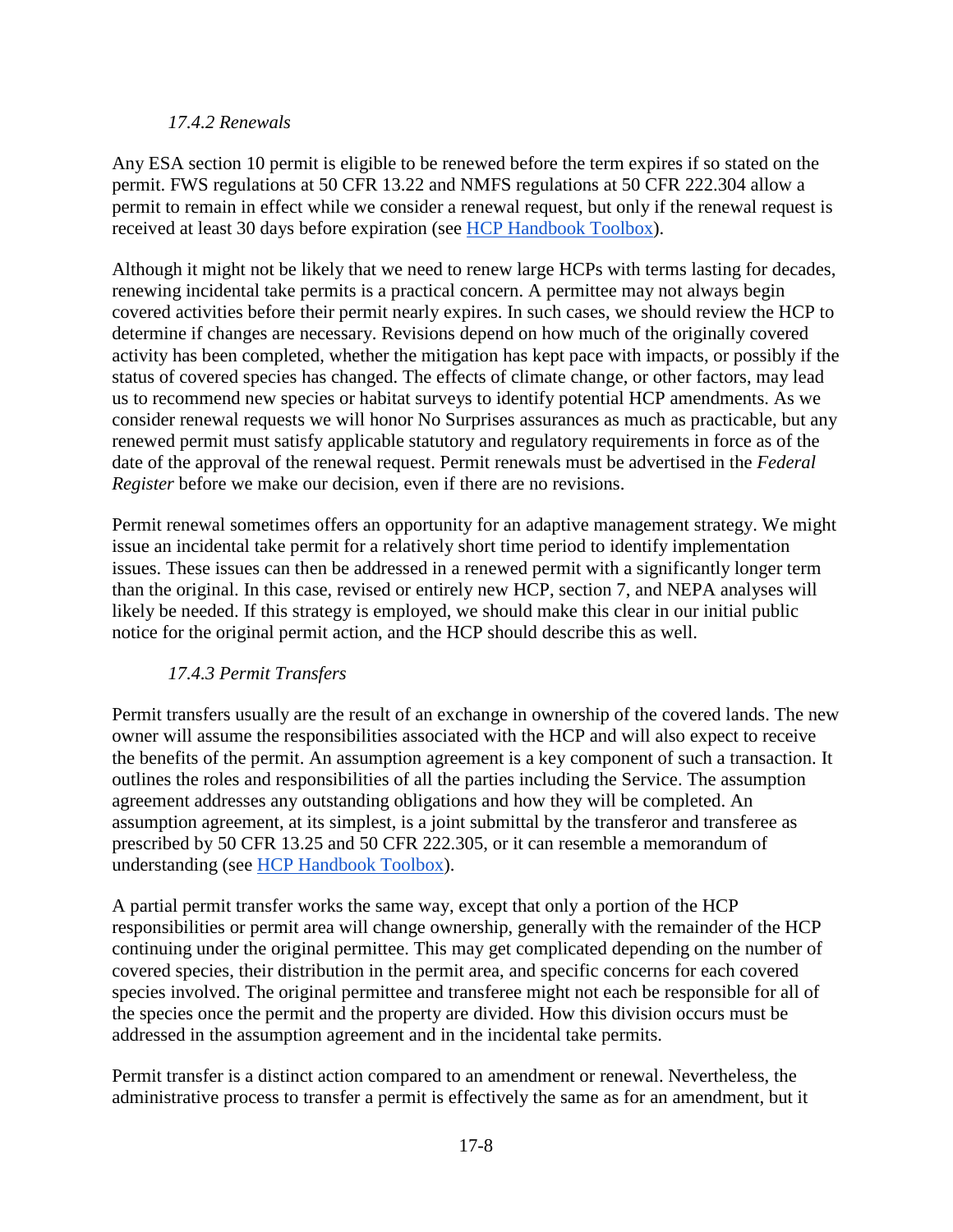does not require *Federal Register* notice until finalized. This is true even for partial transfers where a new permit is issued to the new partial owner of the original project.

- In a complete transfer, we issue an amended permit to the new owner.
- In a partial transfer we issue an amended permit to the original permittee and a new permit to the new owner.

Any permit we issue as a result of a partial or full transfer will retain the expiration date of the original permit. The permittee/transferee may request renewal to alter the expiration date.

For FWS, we request the transferee submit an FWS application form, 3-200-56 (see [HCP](https://www.fws.gov/endangered/what-we-do/hcp-handbook-toolbox.html#Ch17)  [Handbook Toolbox\)](https://www.fws.gov/endangered/what-we-do/hcp-handbook-toolbox.html#Ch17), to meet the certification requirements of 50 CFR 13.25, and so we can complete the case file for their permit. The transferee must meet all of the qualifications required to receive an incidental take permit, which means demonstrating the capacity to implement the HCP or that portion they are assuming responsibility for, the legal ability to perform the authorized project, and providing funding assurances.

For NMFS permit transfers, regulations at 50 CFR 222.305(a)(3) specify the process (see [HCP](https://www.fws.gov/endangered/what-we-do/hcp-handbook-toolbox.html#Ch17)  [Handbook Toolbox\)](https://www.fws.gov/endangered/what-we-do/hcp-handbook-toolbox.html#Ch17). Incidental take permits issued under50 CFR 222.307(see [HCP Handbook](https://www.fws.gov/endangered/what-we-do/hcp-handbook-toolbox.html#Ch17)  [Toolbox\)](https://www.fws.gov/endangered/what-we-do/hcp-handbook-toolbox.html#Ch17) may be transferred in whole or in part through a joint submission by the permittee and the proposed transferee. For a deceased permittee, the deceased permittee's legal representative and the proposed transferee may make a joint application, provided NMFS determines in writing that the proposed transferee: (1) meets all qualifications for holding a permit; (2) has provided adequate written assurances that it will provide sufficient funding for the conservation plan or other agreement or plan associated with the permit and will implement the relevant terms and conditions of the permit, including any outstanding minimization and mitigation requirements; and (3) has provided such other information as NMFS determines is relevant to process the transfer.

FWS regulations at 50 CFR 13.24 and NMFS regulations at 50 CFR 222.305(a)(2) (see [HCP](https://www.fws.gov/endangered/what-we-do/hcp-handbook-toolbox.html#Ch17)  [Handbook Toolbox\)](https://www.fws.gov/endangered/what-we-do/hcp-handbook-toolbox.html#Ch17) authorize certain successors of the original permittee to carry out a permitted activity for the remainder of the permit term in cases of foreclosure, bankruptcy, inheritance by family members, etc. To obtain authorization, the successor must notify us within 90 days of the date the successor begins to carry out the permitted activity and obtain our written endorsement. To give them authorization we must determine that the successor meets the qualifications to hold the permit, is capable of implementing the permit, including all outstanding minimization and mitigation measures, has provided adequate assurances of funding, and has provided any other relevant information requested. Transfer of a permit in accordance with 50 CFR 13.25 satisfies the "endorsement" requirement. If the permitted activities have gotten under way, we must reach out to the permittee's successor as soon as possible so that the successor is made aware of the incidental take permit, its obligations, and the requirements of 50 CFR 13.24.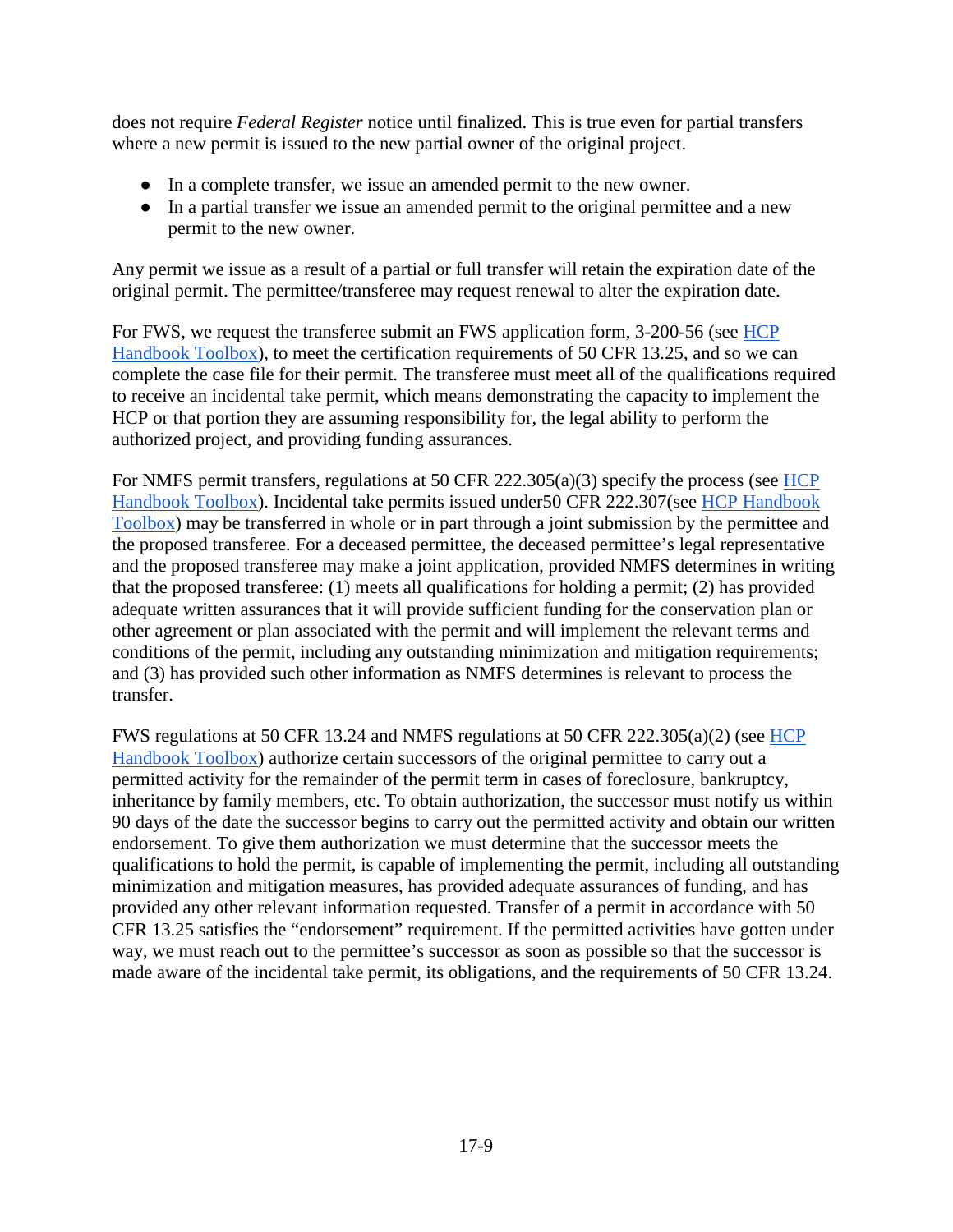#### **17.5 When Additional NEPA, Section 7, or NHPA Compliance Is Needed**

While NEPA and section 7 will be considered anytime we issue a new permit instrument, we most often revise these analyses for permit amendments that would increase the amount of take or otherwise exceed what was originally reviewed. In the simplest cases (small amendments, simple renewals, or transfers), we often do not need to amend these documents. We must, however, state in our findings that we reviewed the section 7 and NEPA requirements and determined that the existing analyses remain valid. Older section 7 and NEPA documents should be reviewed for possible updates due to changing background conditions (i.e., climate change effects, human population growth, etc.).

Documentation requirements are often less for an amendment than for the original permit application, depending on the extent or complexity of the proposed change. For example, the NEPA analysis for the amendment can be tiered off the NEPA analysis for the original permit (40 CFR 1502.20), or the original NEPA analysis can be incorporated by reference into the amendment's supporting documents (40 CFR 1502.21). If the original permit application required an environmental impact statement (EIS), the amendment may require nothing more than an environmental assessment (EA).

We may be able to prepare addenda to the original section 7 consultation or NEPA document. The more extensive the changes, however, the more desirable it becomes to start over with new review documents. In general, the determining factors for the level of NEPA compliance are the effects upon the human environment and the level of previous analysis. While the level of NEPA compliance is somewhat independent of the extensiveness of proposed changes, we still expect that less extensive amendments will not require a supplemental EA or supplemental EIS.

National Historic Preservation Act (NHPA) (see [HCP Handbook Toolbox\)](https://www.fws.gov/endangered/what-we-do/hcp-handbook-toolbox.html#Ch17) compliance comes under consideration if new lands are to be added to the permit area, or if the intensity or extent of previously covered activities increases within the permit area. Especially consider conducting new or additional NEPA, section 7, and NHPA analyses whenever a permit renewal with amendments is under review, or if the HCP has been completely rewritten.

#### **17.6 Permit Compliance Problems, Notifying Law Enforcement, Suspensions, and Revocations**

The permittee enjoys No Surprises assurances as long as they implement the permit and HCP properly. If we become aware of a deficiency in implementation, either of the project or the mitigation, of activities not covered by the incidental take permit, or of take in excess of that authorized, we should notify the permittee. What we describe here is an escalation of notice, administrative measures, law enforcement investigation, suspension, revocation, and civil or criminal processes.

These steps are only suggestive. Use your best judgment about giving a permittee the benefit of the doubt versus resorting early to more formal processes, or even early referral to solicitors or general counsel or law enforcement. There may be more than one round of communication at each phase, but unresolved issues must not be left to linger. The urgency of resolving compliance problems depends on such factors as the permittee's track record of compliance and the risk and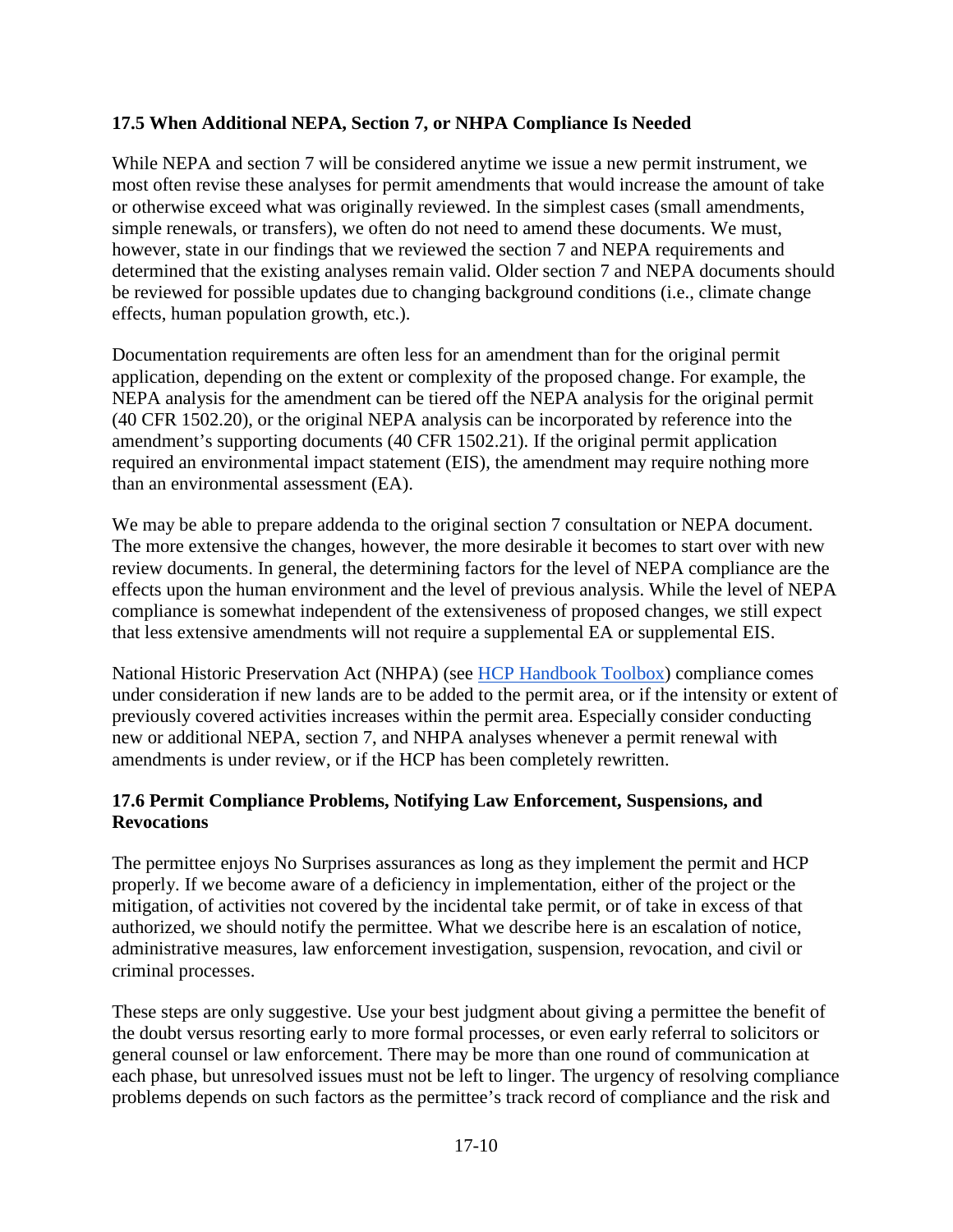level of additional effects to covered species or other resources. Going through a series of progressive process of notices like this will help build the administrative record in support of our actions to resolve implementation problems.

The FWS has an August 22, 2016, *National Protocol for Addressing Take and Potential 'Take' of Endangered Species through Habitat Modification* (see [HCP Handbook Toolbox\)](https://www.fws.gov/endangered/what-we-do/hcp-handbook-toolbox.html#Ch17). As we follow this protocol, ensure that law enforcement is aware of any HCP and incidental take permit that might influence our response to an enforcement situation.

The tone of communications with permittees is vitally important to maintaining good working relationships with them. All communications should be crafted, commensurate with the gravity of the situation, while considering maintaining a long-term working relationship with the permittee. In any communications, refrain from using variations of the terms "violate" or "violation" unless cleared by a solicitor. Instead, use words like "non-compliance," "inconsistent," "not authorized," "shortcomings," "exceeds" or similar terms.

If a good working relationship is established by this time, the initial notice to the permittee may be appropriately handled by a staff member via telephone or e-mail. It is usually appropriate to frame this first communication in terms of asking if the permittee needs assistance and pointing out that certain activities are lagging. The permittee may have encountered unexpected difficulties in the permit or HCP requirements. We must memorialize this communication in writing and retain it in the project file.

If the response by the permittee is inadequate, we should consider a formal notice in writing. The notice should describe the situation as the Services understand it. List the specific permit conditions and HCP provisions that are not being implemented correctly. State specifically what needs to be done to bring implementation of the HCP and permit back into compliance. The Service may be willing to consider alternatives to the remedies we propose, but we suggest coordinating this with the Regional Office before offering options to the permittee.

If the permittee still fails to respond satisfactorily, then consult with the Regional HCP Coordinator to contact the solicitors or general counsel and, if we have not yet, consider referral to law enforcement for investigation. Any further communications with the permittee should involve solicitor or general counsel advice. The Regional Office will need copies of all documented communication and correspondence between the field office and permittee.

## *17.6.1 Permit Suspension and Revocation*

Criteria and processes for incidental take permit suspension and revocation are found in FWS general permit regulations of 50 CFR 13.27 and 13.28, respectively and in NMFS regulations at 50 CFR 222.306 (see [HCP Handbook Toolbox\)](https://www.fws.gov/endangered/what-we-do/hcp-handbook-toolbox.html#Ch17). Specific criteria for FWS revocation appear at 50 CFR 17.22(b)(8) and 17.32(b)(8) and for NMFS at 50 CFR222.306(e). The field office cannot suspend or revoke a permit. Authority over permit suspension and revocation decisions is retained at the Regional Office level for all permits, even those that field offices issue. Suspension and revocation can be lengthy processes that begin with a proposal to suspend or revoke. At each step along the way, there are prescribed periods in which a permittee can object or appeal our actions. These are the same appeal processes used in our permit decisions (see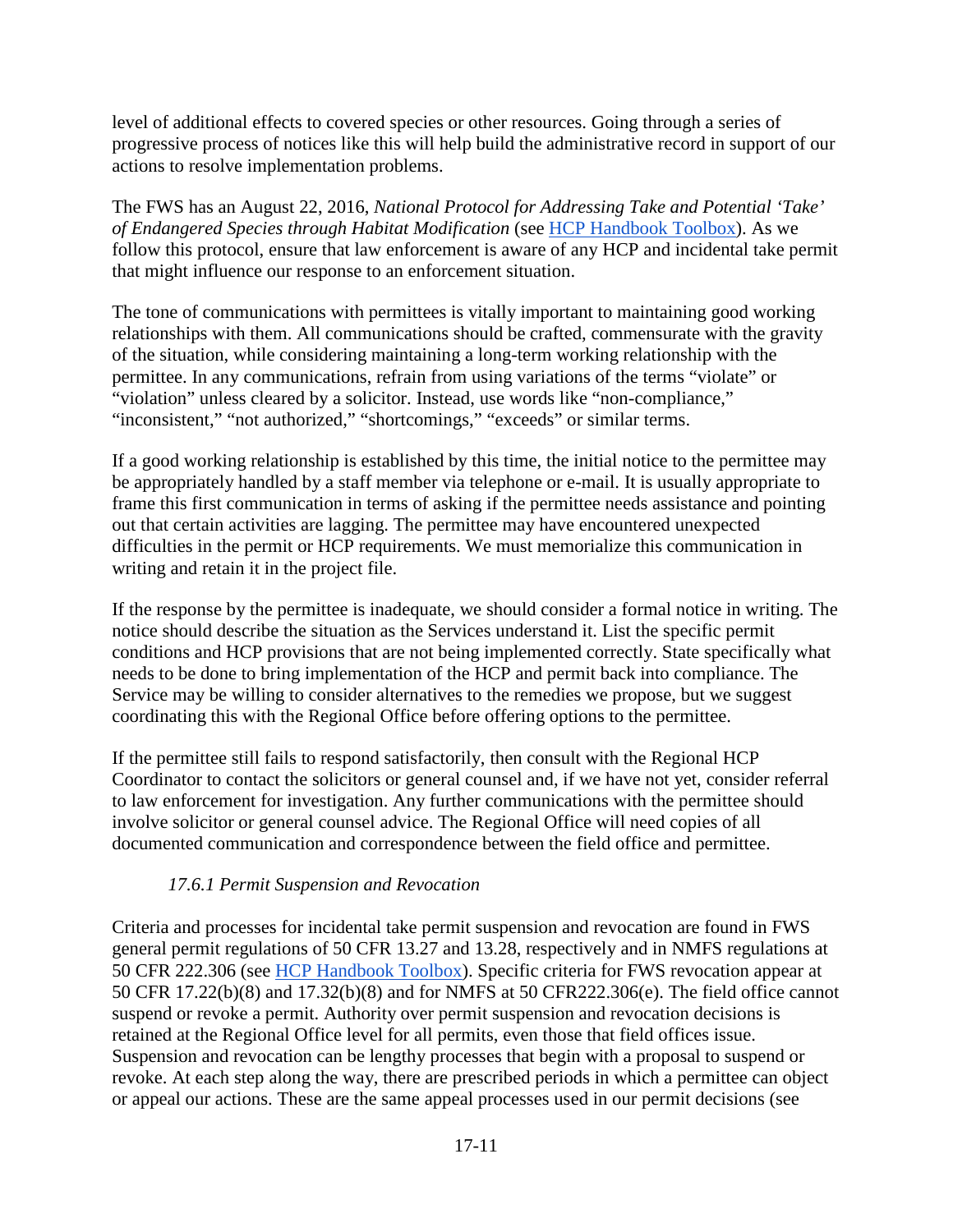Chapter 16.7). It is not necessary to suspend a permit before proposing revocation. Considering the revocation criteria, however, we expect that failure to correct deficiencies of a suspended permit would be the most likely situation leading to proposed revocation.

You should not consider permit suspension or revocation as the first step in compliance enforcement. We recommend that implementation measures built into the HCP address communications, so that misunderstandings or occasional shortcomings do not snowball into a proposed suspension or revocation. Still, these processes provide the administrative mechanism for formally addressing non-compliance. A permittee who has had a permit revoked is disqualified from receiving or exercising the privileges of a similar permit for a period of 5 years from the date of the final agency decision on the revocation  $(50 \text{ CFR } 13.21(c)(2)$  and (d)). To date, we have suspended only one incidental take permit, but we have issued proposals to suspend in a small number of cases.

In addition to suspension and revocation, we can seek civil or criminal penalties under the ESA for permit violations. To do so requires coordination with and investigation by the Office of Law Enforcement. We should get law enforcement involved early to facilitate any civil or criminal case we might make, especially if we suspect harm of listed species. Even if we do not pursue civil or criminal penalties, having law enforcement officers investigate demonstrates due diligence in support of any action we take.

The regulations require us to send proposals and certain other correspondence by certified mail. We recommend that you simultaneously send a copy by an overnight courier service so that timelines are unambiguously established, and so that we receive confirmation of the permittee's receipt. A recipient of certified mail can refuse to accept delivery, and the U.S. Postal Service will eventually return the undelivered correspondence. Sending a separate copy ensures that our correspondence reaches the permittee.

In our initial proposal, we should instruct the permittee to stop any actions that cause unauthorized take. If appropriate, we should suggest remedial measures. Given that a field office can usually transmit correspondence to a permittee faster than a proposal from the Regional Office, it may be useful for the field office to send a short letter recommending that the permittee cease the problematic actions while the Services considers its formal response at the Regional level.

If the permit is not suspended or revoked after issuing a proposal, we can still impose remedial measures. The regulations at 50 CFR 13.23(b) (see [HCP Handbook](https://www.fws.gov/endangered/what-we-do/hcp-handbook-toolbox.html#Ch17) Toolbox) allow us to amend permits with just cause upon a written "finding of necessity," consistent with No Surprises assurances. No Surprises assurances apply only to properly implemented activities affecting adequately covered species. No Surprises assurances do not apply to unauthorized activities. We should document in writing the deficiencies that provide just cause for amendment, such as:

- permittee's failures to properly implement the permit,
- species impacts that are not adequately covered,
- actions that are not authorized by the permit, and
- the determination that No Surprises assurances have lapsed.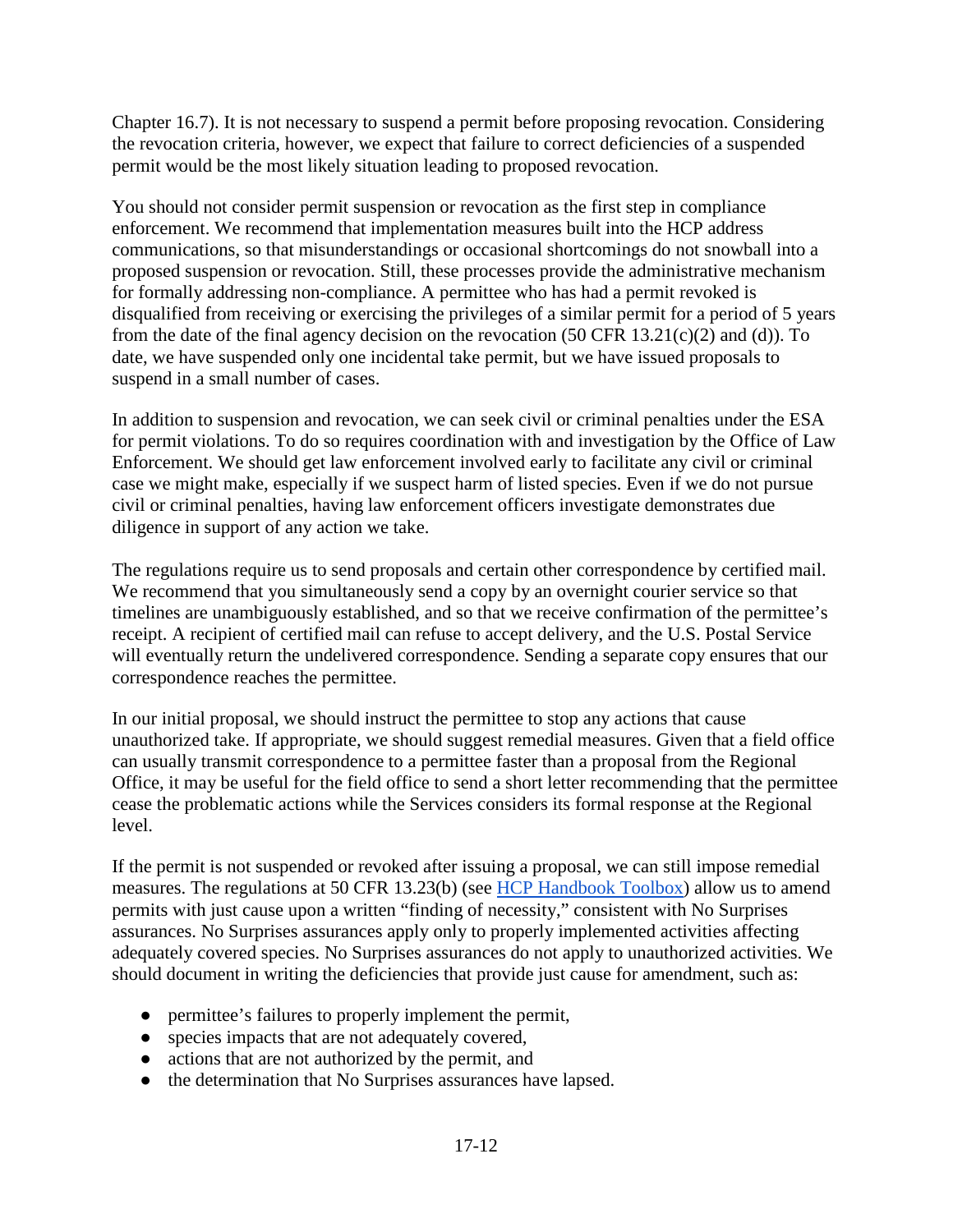The finding of necessity should then list and describe the necessary measures to remediate or correct these deficiencies so that the permittee can come into compliance with the ESA and implementing regulations. This finding of necessity can be incorporated into our findings on any amended incidental take permit, or it may be appropriate to include it with the initial proposal.

*17.6.2 Summary of FWS Suspension and Revocation Process Step by Step*

- 1. The issuing officer (Deputy Regional Director (DRD) in most Regions) sends a proposal to suspend. Required contents of the proposal are provided at 50 CFR 13.27(b).
- 2. Once the proposal is received, the permittee has 45 days to submit a written objection to the proposal (50 CFR 13.27(b)(2)).
- 3. After the permittee's objection period ends, the DRD has 45 days to issue a decision on the proposal (50 CFR 13.27(b)(3)).
- 4. Under Part 13.29, the permittee has 45 days from the date of the suspension decision to request reconsideration by the DRD. The DRD then has 45 days to notify the permittee of the results of the reconsideration. During the reconsideration period, we may conduct a "separate inquiry" (50 CFR 13.29 (b) through (d)).
- 5. If the request for reconsideration is denied, the permittee may appeal to the RD within 45 days. This appeal must be in writing, and the permittee "may present oral arguments before the [RD] … if the [RD] judges oral arguments are necessary to clarify issues raised in the written record" (50 CFR 13.29(e) and (f)).
- 6. The FWS must notify the permittee in writing of the RD's decision within 45 calendar days of receipt of the appeal. The RD's decision is the final administrative decision of the Department (50 CFR 13.29(f)(2) and (3)). Note that an administrative appeal is required by FWS regulations before the applicant can sue FWS in Federal court.

**Helpful Hint: Permits should be signed by the DRD or below because the final administrative decision on any permit suspension or revocation is issued by the RD.**

- 7. Once all reconsiderations and appeals are exhausted, the permittee must surrender the permit to the DRD after being notified that the permit has been suspended (50 CFR 13.49).
- 8. Failure to correct deficiencies that were the cause of the suspension within 60 days of the suspension is grounds for revocation of the permit  $(50 \text{ CFR } 13.28(a)(2))$ . The processes and schedule for permit revocation and appeal of an adverse decision are the same as those for permit suspension (1 through 7, above). (50 CFR 13.28, 29, and 49; also 17.22(b)(8) and 17.32(b)(8)) (for the complete set of the suspension and revocation regulations, see [HCP Handbook Toolbox\)](https://www.fws.gov/endangered/what-we-do/hcp-handbook-toolbox.html#Ch17).

## *17.6.3 Summary of NMFS Suspension and Revocation Process*

The NMFS suspension and revocation process will begin when a violation of 50 CFR 222, 223, or 224 occurs; when a violation of the ESA occurs; or if a violation of a term and condition of the permit occurs. Subpart D to 15 CFR 904 provides permit sanctions for violation or noncompliance (see [HCP Handbook Toolbox\)](https://www.fws.gov/endangered/what-we-do/hcp-handbook-toolbox.html#Ch17).